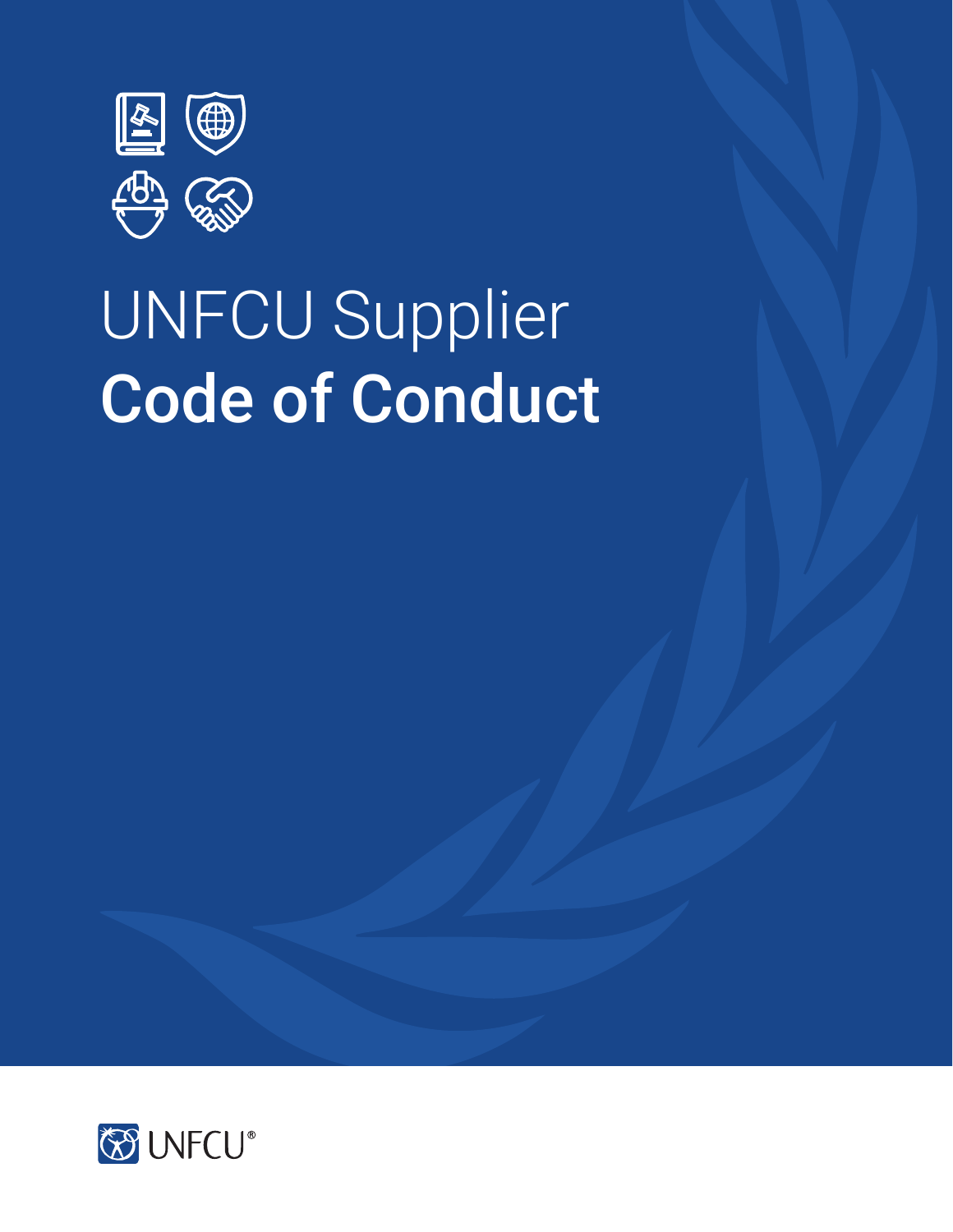United Nations Federal Credit Union (UNFCU) is committed to sustainable business practices. We support the values enshrined in the United Nations Charter and are aligned with the United Nations Sustainable Development Goals (SDGs). Corporate social responsibility is an extension of the UNFCU mission to serve the people who serve the world. We seek to partner with suppliers whose business practices demonstrate a similar commitment.

The principles outlined in this Code of Conduct represent the minimum standards that we expect of UNFCU suppliers. We recognize that this is an ongoing commitment from our suppliers. It requires that they establish clear goals for meeting the standards, actively monitor and evaluate progress towards the goals, and make changes where necessary. We support and encourage them in these efforts.

UNFCU suppliers must conduct their business activities in compliance with applicable laws and regulations. In addition, their operations and business practices should support and align to the principles in this Code of Conduct.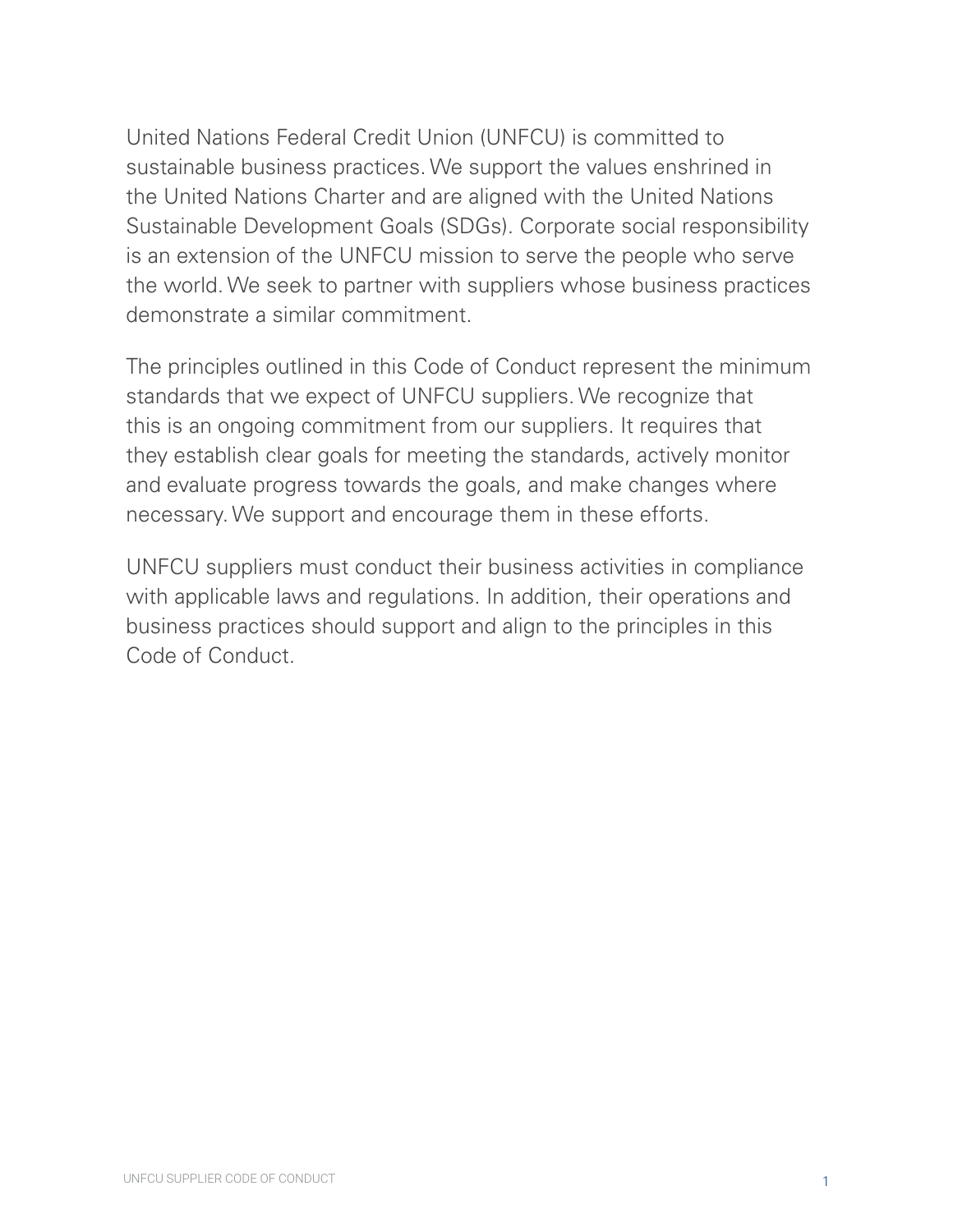## Human Rights

#### Fundamental and universal human rights:

Suppliers should recognize, support, respect, and ensure the protection of fundamental and universal human rights for all their employees and partners.

### Labor

#### Collective bargaining agreements and freedom of association:

Suppliers should uphold the freedom of association at the workplace. They should also recognize the rights of their employees to make collective bargaining agreements.

#### Forced, compulsory, or child labor:

Suppliers should protect their employees from any form of forced or compulsory labor. They should also prohibit the use of child labor within their operations.

#### Diversity and discrimination:

Suppliers should put in place measures that encourage diversity in the workplace. They should also protect current and prospective employees from discriminatory practices.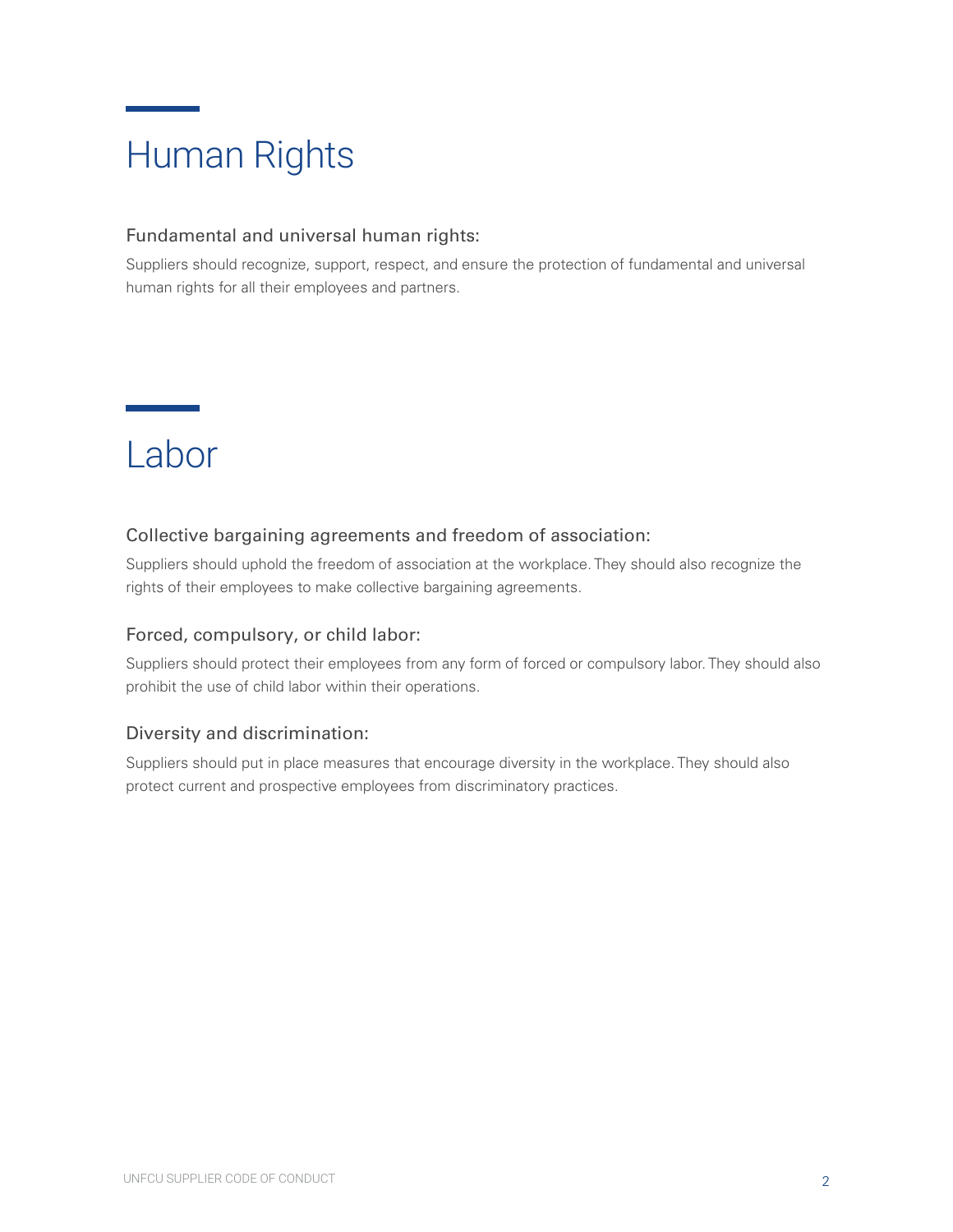## Environmental Protection

### Environmental laws and regulations:

Suppliers should actively and conscientiously seek to avoid negative environmental impact in the production and delivery of their goods and services. Suppliers should formulate and implement measures to protect and improve the environment.

#### Minimize waste, maximize recycling:

Suppliers should promote an environmentally sound process that minimizes waste across their product lifecycle – from product development to disposal of their products. They should encourage recycling or reuse where applicable.

#### Chemical & hazardous materials, wastewater & solid waste, and air emissions:

Suppliers should formulate and institute measures to mitigate or reduce any form of environmental harm and pollution from chemical and hazardous materials, wastewater and solid waste, and air emissions. Such measures can include adoption of appropriate technologies and methodologies to use, handle and dispose of the materials, waste, and emissions in a way that reduces their adverse effects on environmental and ecological biodiversity, climate, water, and other environmental resources.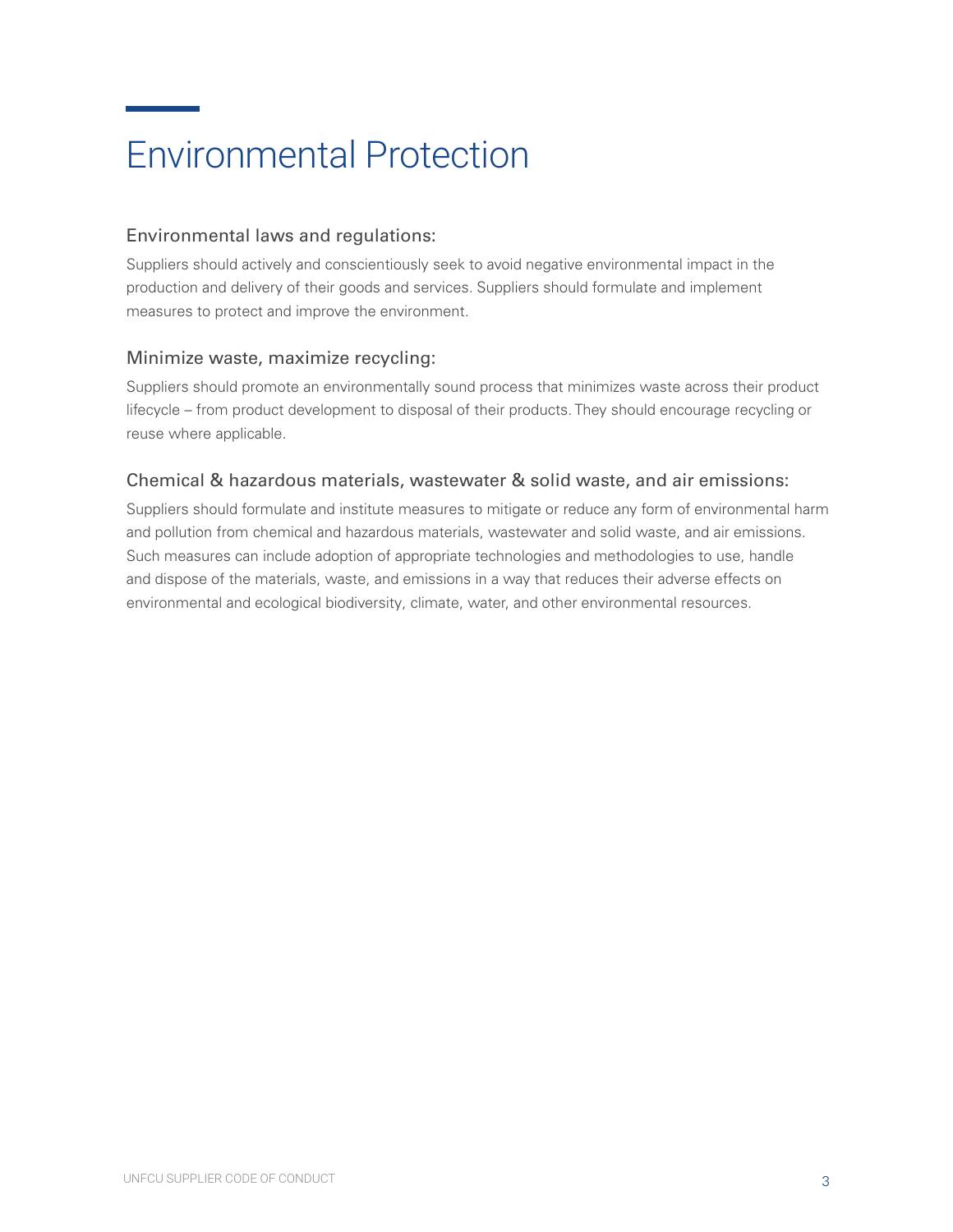### Anti-Corruption, Governance, and Ethical Conduct

#### Integrity:

Suppliers should foster the highest levels of integrity in their dealing and business relations.

#### Confidentiality and privacy:

Suppliers should respect the privacy and confidentiality of their employees, partners, customers, and other stakeholders. They should protect any information, data, or intellectual property from unauthorized access and misuse.

#### Bribery and anti-corruption:

Suppliers should prohibit and act to prevent any form of corruption, including but not limited to extortion, fraud, bribery, or money laundering. Suppliers and their partners should prohibit and take appropriate measures to prevent offering any gift or benefit to public or business officers with the aim of influencing the officers' decisions.

#### Conflict of interest:

Suppliers should not engage in any undertakings that may constitute an actual or apparent conflict of interest with UNFCU. Suppliers should disclose any situation that may appear to be a conflict of interest. This can include disclosing if a UNFCU official has an interest in or an economic tie with the supplier.

#### Accounting, business records, and financial reporting:

Suppliers' accounting, business records, and financial reporting activities should be in line with established accounting and financial reporting standards. The standards used should be accepted by the country or industry in which the supplier works.

#### Whistle blowing:

Suppliers should institute appropriate measures to protect individuals who report unethical or corrupt conduct.

To report questionable behavior or a possible violation of this Code of Conduct, suppliers are encouraged to contact their primary UNFCU business contact or the UNFCU Ethics Officer at e[thicsofficer@unfcu.com](mailto:EthicsOfficer%40unfcu.com?subject=).